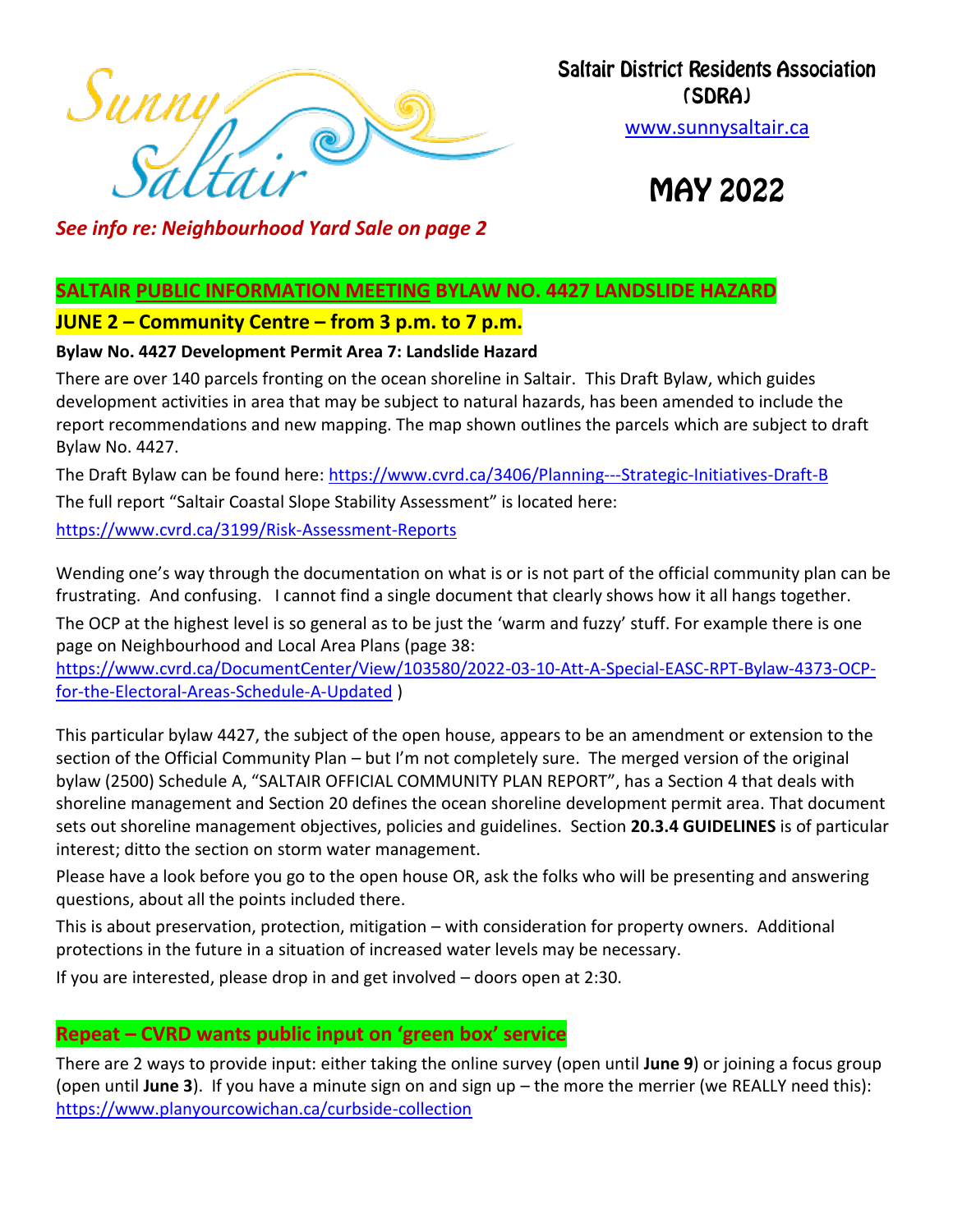### **You're Invited!**

#### **Neighbourhood YARD SALE**

Here's your opportunity to clear out that back corner in the basement, shed, garage. Recycle and repurpose rather than make a dump run…..

Anyone can join in (not restricted to members) so get your neighbours involved! Put up stuff for sale or set out a 'for free' table!

Help us by spreading the word. Maybe a group of households could band together.

We only ask that you tell us what **street**



you're on (no names or house #'s) so we can advertise all the locations prior to the go-date. Email me, or call me at 250-924-6924 to sign up

Check out the flyers near your mailbox. (See last page of this newsletter for a copy.) Put one in your window to bring attention to our efforts.

We'll advertise in the papers and post everywhere we can on social media to get the best turnout.

**Fire Safety Day**

This is still in the planning/finalizing stage, waiting for contacts to confirm back with dates that they can meet, but the initial response to the proposed agenda is very positive. Some of what is included:

- $\circ$  Presentation by local fire and CVRD officials regarding pertinent information on:
	- $\blacksquare$  what is fire smart all of its components for our area
	- $\blacksquare$  relevant bylaws
	- **F** related considerations for home insurance
	- **protection options**
- o Climate Change
	- summary of climate change outlook for the Cowichan Valley
	- **numitivariation and prevention efforts by households and agencies**
- **Community Update Meeting - TBD** SO MUCH on my mind…. Will the CVRD take part?
	- $\circ$  What's the status of the new water purification system project costs and timelines will it be finished?
	- o Projected work on water infrastructure repair/replacement
	- o Green box service in Saltair
	- $\circ$  Any information at all on the "Official Community Plan" progress, findings, next steps
	- o Planning for extension of the Canada Trail from North Watts to Ladysmith and installation of washroom facilities along the trail
	- o Anything else the Saltair community would like to hear about
- **Personal and Property Safety** planning stage not scheduled
	- o personal and property security
	- o fraud awareness and protections
	- o prevention of identity theft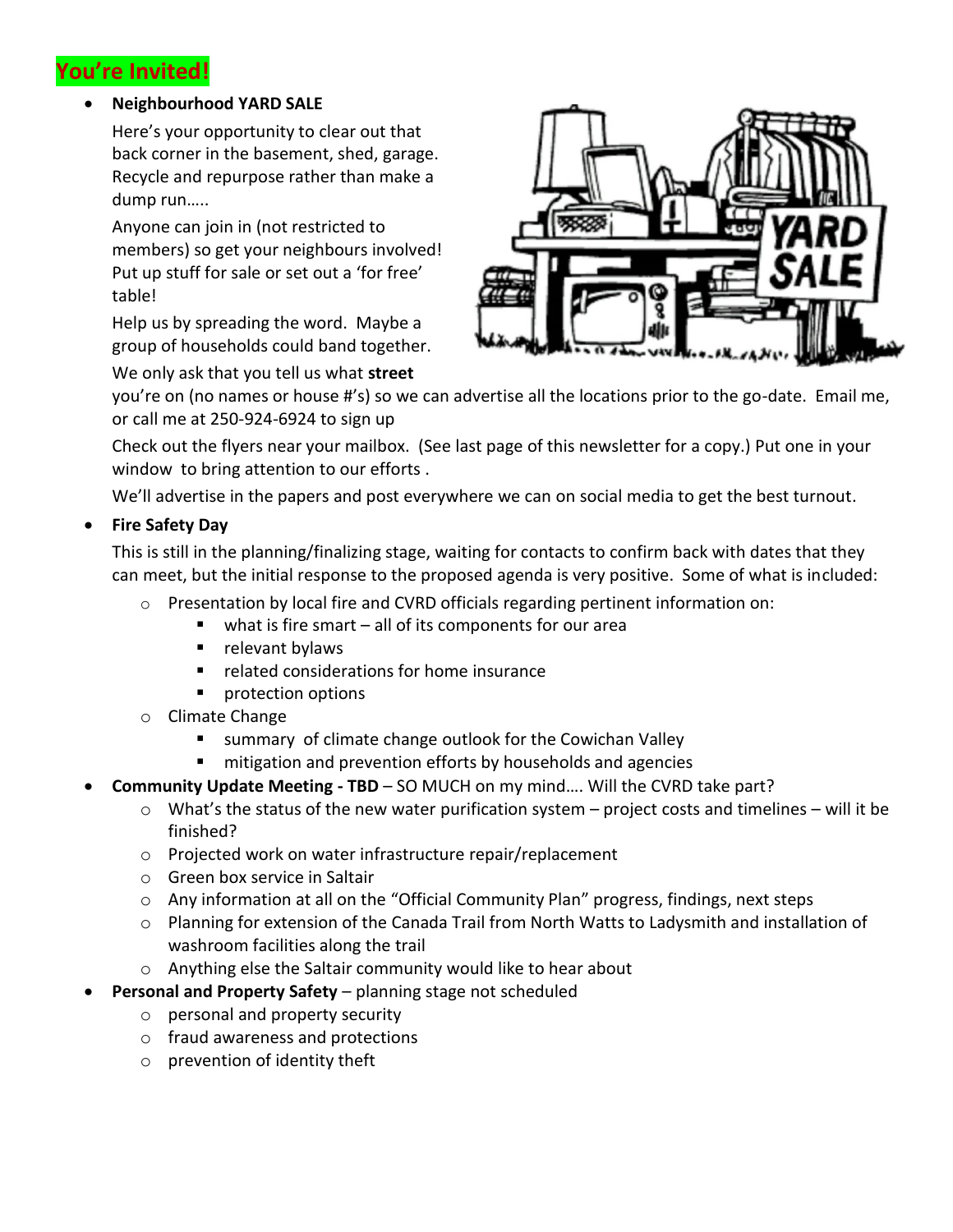#### **Where Climate Change, Government and Private Industry Collide: Wild Salmon Stocks**



The following information was sent to me by a member and it caught my attention as worth repeating.

It is from the David Suzuki Foundation; the full article can be found at:

[https://community.davidsuzuki.org/index.php/email](https://community.davidsuzuki.org/index.php/email/emailWebview?md_id=29084) [/emailWebview?md\\_id=29084](https://community.davidsuzuki.org/index.php/email/emailWebview?md_id=29084)

"One significant connection is between Chinook salmon and threatened [resident Salish Sea orcas,](https://go.davidsuzuki.org/ol/h0hZccPJdlhd6BYus8q9F_q7z3iRKMn_4vEwRKW_gpdqlFhsfeiCdQy724oCTNQ_du6XBV9AVZRoxFEIXPObIdAG__xZVk-6XTL9hajUN61JfLV60I9i8KXjzWkB94zWwAqaWR1IQ3lpZw2ufLJ91WWzYchwCEWC4m_TNNpl2m4,/j0BVcczMLFlNoVdlsbPWJqj7ljHTb4K9sLUzBuXhndg22Fwza-PadULuhp5VE901YP3TFQ1dGJ5u10FMEuXYb4FM8-ZVRlK3WXbwkqLbfMIRfL9n49Vu9PWI7GdRhuu4t2r_WVUgSlBNRSe6TJABpWTRMsBwby2O2FOSIa4k0Qc6ouoT2r6IU7K7q3G0xlDR4mDdLgN118rOx0-9P59iuOMt7XQg4EkfKMSn-xT-8u0RoyoU4dlhwDtD0Ot1LMFRwzrRThfG5sL_Zc09d-e6xvervvcNQxw9gw,,) of which [only 74 remain.](https://go.davidsuzuki.org/ol/h0hZdcfGdlhd6BYus8q9F_q7z3iRKMn_4vEwRKW_gpdqlFhsfeiCdQy724oCTNQ_du6XBV9AVZRoxFEIXPObIdAG__xZVk-6XTL9hajUN61JfLV60I9i8KXjzWkB94zWwAqaWR1IQ3lpZw2ufLJ91WmwYMl0B0WC4m_TNNpl2m4,/j0xWcM3II1lNoVdlsbPWNb760SLIe5StqbluDPb00cdw2kdzPfzAKB7ig8duCJ05OMSqBlY8JapE9j8IAM6fXaFh29J4JGCTAQ390PLqQYRsWedn9cYs0JqCj3cJhv6sk1OcC1s9VGZiMVWHO7cTj2jKI5EQWQukzleTAIMrhRFdoewc96ubLIe-91y0wFKLyxmoI1Zx7Pi4wwSsP7xo1tArmhIRulhwaLn06RHrwLYt) These whales feed exclusively on Chinook. Like sockeye, pink and other salmon,

Chinook populations are struggling under a barrage of threats, including climate change, habitat destruction, fishing, pollution and fish farms.

Parasites, disease and potential escapes from open net-pen fish farms put all wild Pacific salmon at risk, including Chinook. Shockingly, this evidence isn't new — but some has been suppressed for a decade. In 2012, Fisheries and Oceans Canada biologists studied the presence of the highly contagious piscine orthoreovirus, or PRV, in wild and farmed salmon. A 2021 University of British Columbia study confirmed that farmed fish are transferring PRV to wild salmon, and found that proximity to fish farms increases the likelihood of wild Chinook being infected.

It's a problem when the federal department charged with looking out for wild salmon is also supporting the aquaculture industry's interests. As is often the case, short-term economic arguments win out over immediate and long-term environmental protection. But wild salmon — and the orcas, bears, eagles, rainforests and people they support — are too important to sacrifice to profits for an industry that should clean up its act.

Despite some setbacks, the federal government now appears to be taking salmon (and orca) conservation seriously, and is sticking to its plan to phase out the farms – something [the public should support.](https://go.davidsuzuki.org/ol/h0hZdMfGdlhd6BYus8q9F_q7z3iRKMn_4vEwRKW_gpdqlFhsfeiCdQy724oCTNQ_du6XBV9AVZRoxFEIXPObIdAG__xZVk-6XTL9hajUN61JfLV60I9i8KXjzWkB94zWwAqaWR1IQ3lpZw2ufLJ91WWzZch6D0WC4m_TNNpl2m4,/j0BVdczGK1lNoVdlsbPWJqj7ljHTb4K9sLUzBuXhnc49zUFxfKPcLVH_h8FFUZ0iYOfTDwcEXoBkzkFeE_OdMYZB6PgQG0mzSz6yj7TOINJDeqBMyM5qooWR3zQpnOenpG-cE2EEYVBNRSG4Rp4B3QvlYMMTcQql0ijVHIBusxov0qoI-rGFfLzk-WeT4VPIuWaUZllO75S2-V2PCpFJr_tTikUs8WlzWbHuwgz3k4gvpQkvwPo6qjBJ4ft-KPBLyUuZbQHhqYjSartbEL3khbvwttkFbRQ_) If salmon are farmed, they should be raised in closed-containment operations, preferably on land, with attention paid to reducing or eliminating any other environmental impacts. Helping wild salmon survive and thrive means reducing threats against them - from climate change and pollution to [hatchery fish](https://go.davidsuzuki.org/ol/h0hXd8TMdlhd6BYus8q9F_q7z3iRKMn_4vEwRKW_gpdqlFhsfeiCdQy724oCTNQ_du6XBV9AVZRoxFEIXPObIdAG__xZVk-6XTL9hajUN61JfLV60I9i8KXjzWkB94zWwAqaWR1IQ3lpZw2ufLJ91mm_YcJzDkWC4m_TNNpl2m4,/jExZccbPKllNoVdlsbPWJqj7ljHTb4K9sLUzBuXhndw90E1wcemCNETumt1YEpV_ZuyQFRAVXpFz1AVbFuXaa4lM_rhKBFO5S3b9hbLOIp5Pfbl80oxp_rym0GUXo9iR31LDRFwHTGdpdkuffLMsgSmqIpUhSgqL_nLPMsollTsAyK0LxoenfKe99H2zuhvL5yGxIF52ueyv7QiQOqNPreRRpW8uyXEHXMfTzBTmm4on-XUL2-VVpU973_s_D_tPtwSFcgfN5YCoTfxdVqK8xbHo7vUaZEsamIQdfWbyHXfhOo6QYBsk1UKUtwwIYA9kKh9OPPljtTyjqnxWf9Itb3ikqwwhiWgL8PtsjIGupHaTYlzGPSr2) and fish farms."

#### **Helping out Ukrainian Refugees**

It is definitely worth repeating, because the carnage continues and the people of Ukraine and those who have fled, waiting to get back to their homeland, all need as much assistance as we can manage. Efforts continue to provide medicines, food, shelter, medical staff, and transportation. If you have the resources, please find a way to help. If you don't see something below that appeal to you, check out your favorite place of worship.

To avoid wasting those resources, stick with reputable organizations if you are going to donate. For example:

Doctors without Borders The International Committee of the Red Cross UNICEF International Medical Corp Save the Children World Health Organization

UNHCR Global Giving Ukraine Crisis Relief Fund International Rescue Committee Razom for Ukraine World Vision